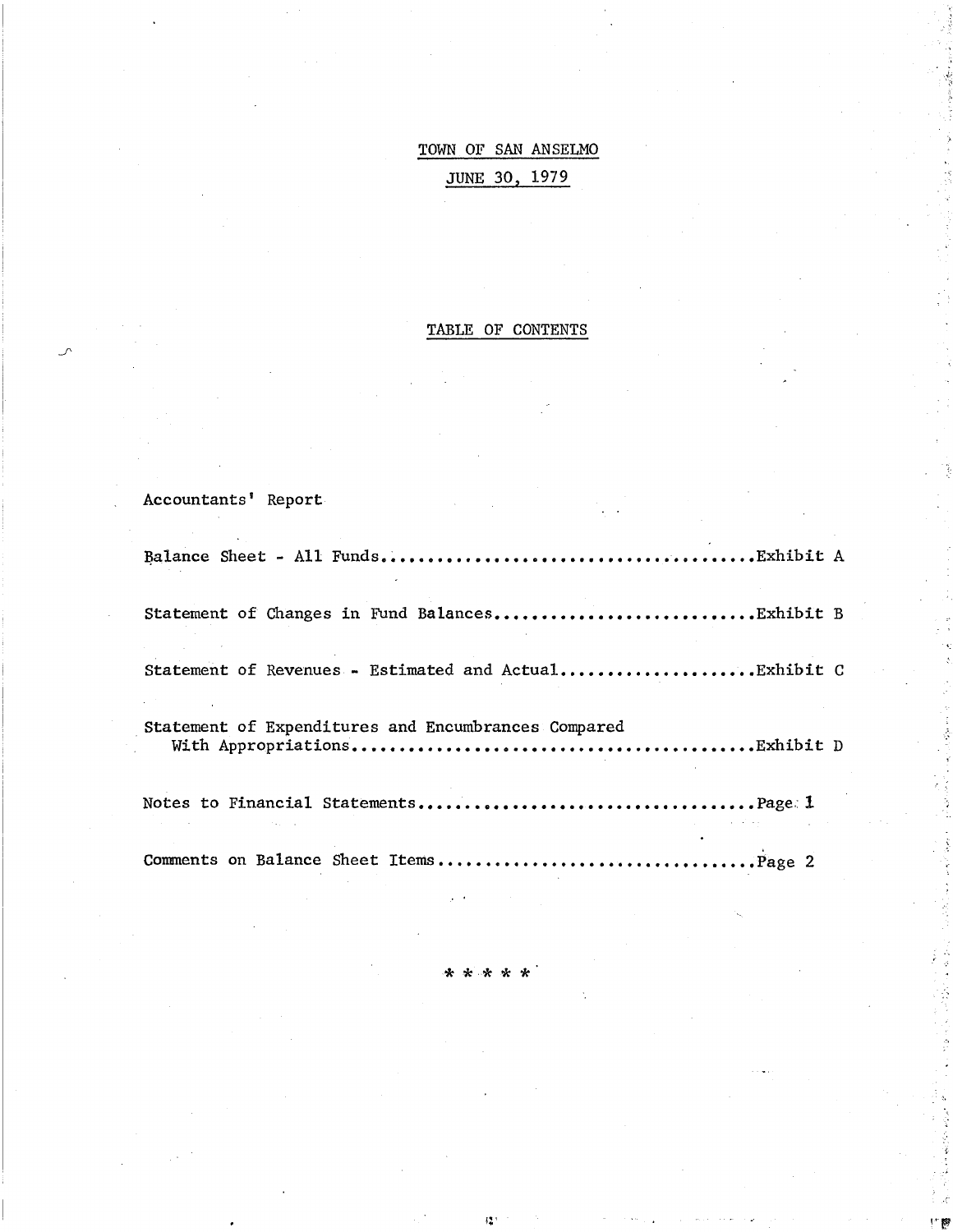# LINDQUIST, VON HUSEN AND JOYCE

JOHN F. JOYCE ARTHUR F. ROBIN ERIC L. HEDEN FRED E. LUNDBERG E. EUGENE DENKO DUANE L. FRISBIE

CERTIFIED PUBLIC ACCOUNTANTS 120 MONTGOMERY STREET SAN FRANCISCO, CALIFORNIA 94104 415 - 433' - 0200

The Honorable Board of Councilmen of the Town of San Anselmo

We have examined the balance sheets of the several funds of the Town of San Anselmo as of June 30, 1978 and the related statements of revenues, of expenditures and of changes in fund balances for the year than ended. Our examination was made in aacordance with generally accepted auditing standards and accordingly included such tests of the accounting records and such other auditing procedures as we considered necessary in the circumstances.

The Town's general fixed assets have been recorded as explained in Note **1.** The recording of general fixed assets at other than historical cost, except for donated property, is not in conformity with generally accepted accounting principles.

In our opinion, except for possible variations in values assigned to the fixed assets, the aforementioned statements present fairly the financial position of the several funds of the Town of San Anselmo at June 30, 1979 and the results of its operations and changes in fund balances for the year then ended, in conformity with generally accepted accounting principles applied on a basis consistent with that of the preceding year.

October 25, 1979

TOWN OF SAN ANSELMO SAN ANSELMO, CALIF.

JAN 291980  $7 \overline{\smash{\big)}\,8 \,}9 \, [10 \overline{[11]^{12}}] \, 1 \, [2 \, [3 \,] \, 4 \,] \, 5$ l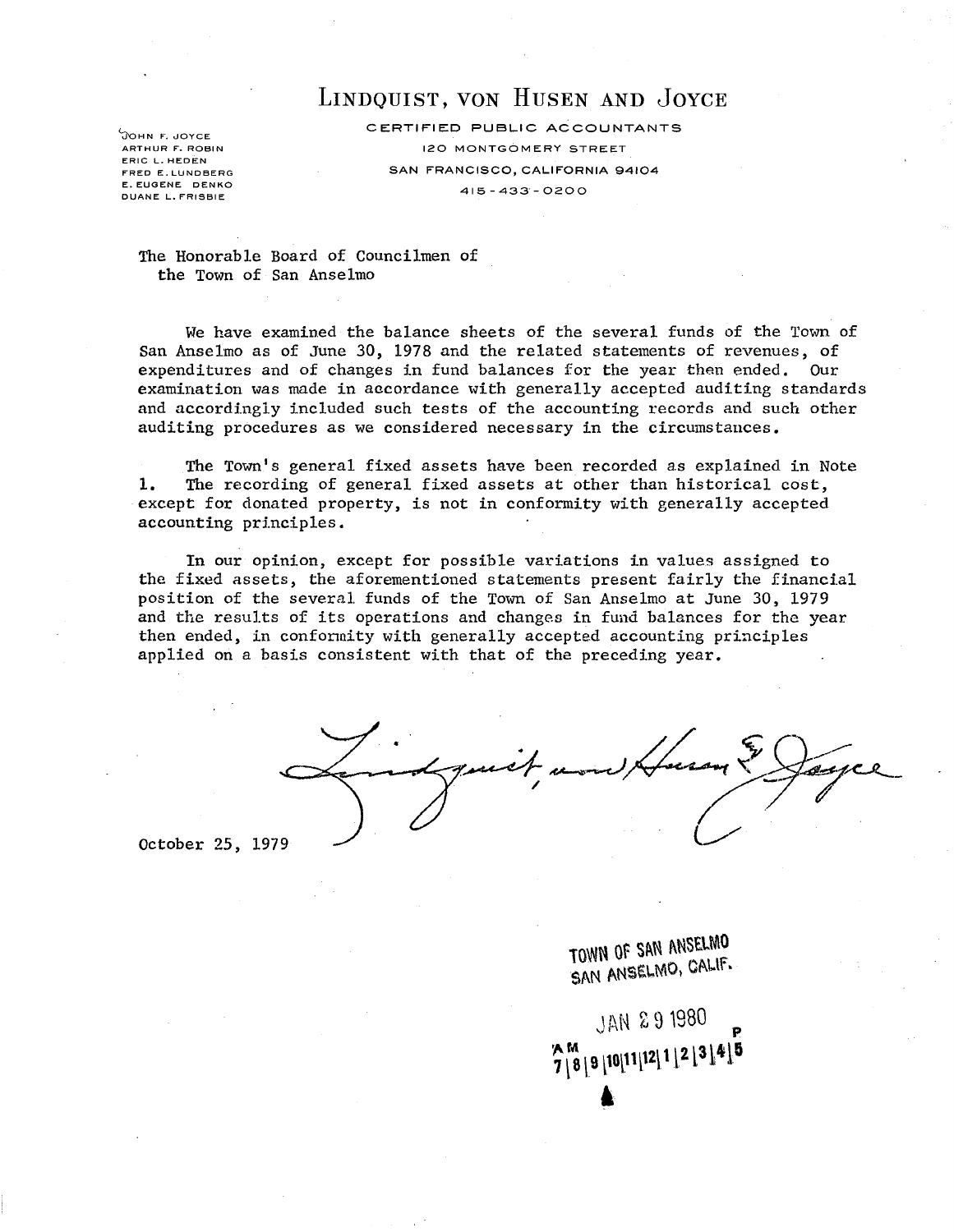BALANCE SHEET - ALL FUNDS

JUNE 30, 1979

| ASSETS:                                        | Total                       | General<br>Fund                   | Retirement<br>and Social<br>Security<br>Fund | Gas Tax<br>Fund    | <b>Federal</b><br>Revenue<br>Sharing<br>Fund | Federal<br>Antirecession<br>Assistance<br>Fund | General<br>Fixed<br>Assets |
|------------------------------------------------|-----------------------------|-----------------------------------|----------------------------------------------|--------------------|----------------------------------------------|------------------------------------------------|----------------------------|
| Cash<br>Accrued revenue<br>Accounts receivable | 787,728<br>200,416<br>5,679 | 468,374<br>S.<br>171,809<br>5,679 | \$106,406                                    | \$145,308<br>6,295 | \$66,576<br>22,312                           | \$1,064                                        |                            |
| General fixed assets<br>TOTAL                  | 1,537,376<br>\$2,531,199    | \$645,862                         | \$106,406                                    | \$151,603          | \$88,888                                     | \$1,064                                        | 1,537,376<br>\$1,537,376   |
| LIABILITIES, RESERVES AND<br>FUND BALANCES:    |                             |                                   |                                              |                    |                                              |                                                |                            |
| Accounts payable                               | \$<br>15,800                | \$15,800                          |                                              |                    |                                              |                                                |                            |
| Retirement and payroll                         |                             |                                   |                                              |                    |                                              |                                                |                            |
| taxes<br>Reserve for encumbrances -            | 18,001                      | 18,001                            |                                              |                    |                                              |                                                |                            |
| 1777-1978                                      | 113,663                     | 113,663                           |                                              |                    |                                              |                                                |                            |
| Reserve for encumbrances -                     |                             |                                   |                                              |                    |                                              |                                                |                            |
| 1978-1979                                      | 224,785                     | 189,386                           | 35,399                                       |                    |                                              |                                                |                            |
| Deferred revenues - recrea-                    |                             |                                   |                                              |                    |                                              |                                                |                            |
| tional department                              | 14,518                      | 14,518                            |                                              |                    |                                              |                                                |                            |
| Deposit trust funds                            | 11,277                      | 11,277                            |                                              |                    |                                              |                                                |                            |
| Reserve for receivables                        | 5,679                       | 5,679                             |                                              |                    |                                              |                                                |                            |
| Reserve for imprest funds                      | 405                         | 405                               |                                              |                    |                                              |                                                |                            |
| Reserve for self-insurance                     | 52,522                      | 52,522                            |                                              |                    |                                              |                                                |                            |
| Investment in fixed assets                     | 1,537,376                   |                                   |                                              |                    |                                              |                                                |                            |
| Fund balances                                  | 537,173                     | <u>224,611</u>                    | 71,007                                       | \$151,603          | \$88,888                                     | \$1,064                                        | \$1,537,376                |
| <b>TOTAL</b>                                   | \$2,531,199                 | \$645,862                         | \$106,406                                    | \$151,603          | \$88,888                                     | \$1,064                                        | \$1,537,376                |
|                                                |                             |                                   |                                              |                    |                                              |                                                |                            |

The accompanying notes are an integral part of these financial statements.

EXHIBIT A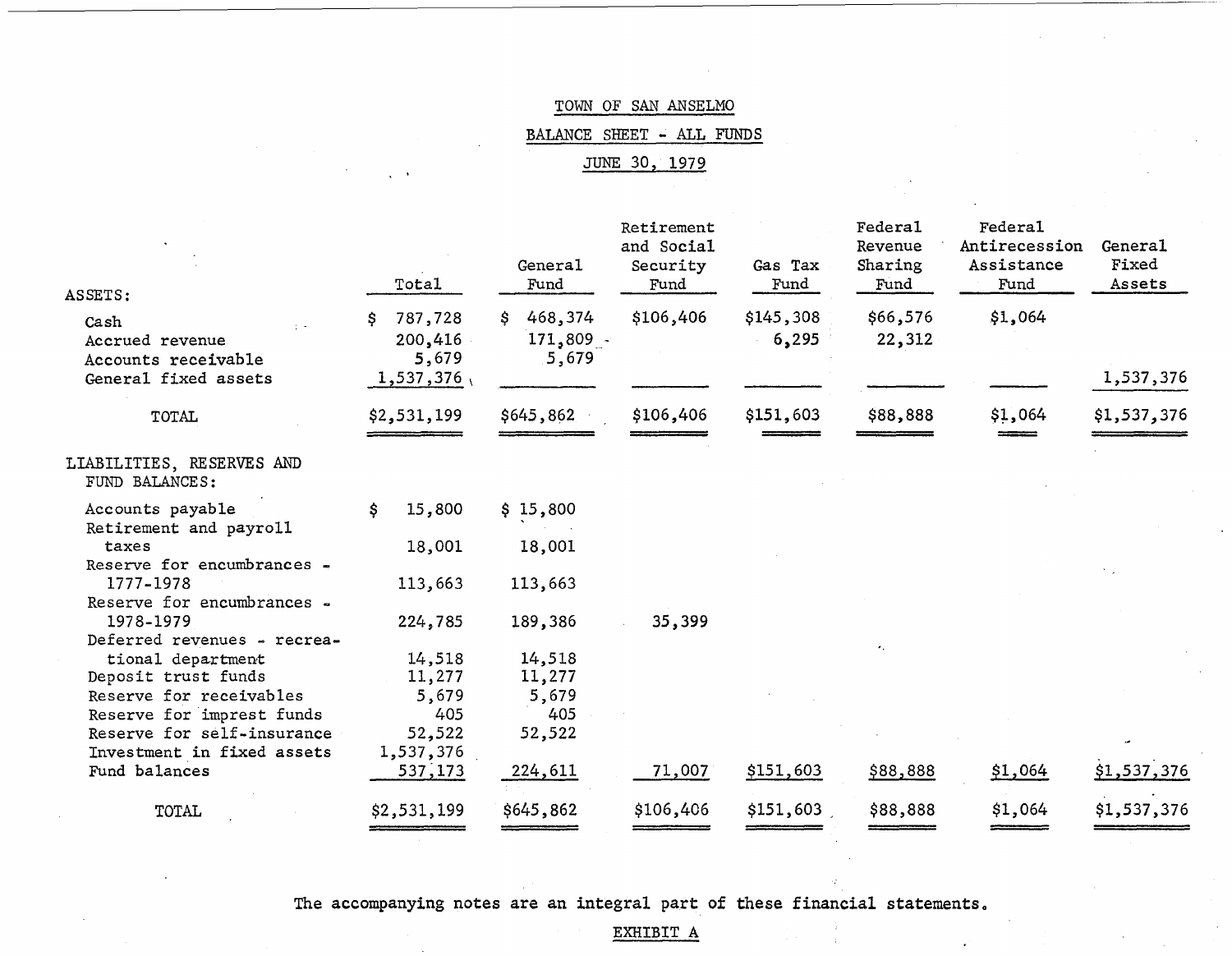STATEMENT OF CHANGES IN FUND BALANCES

YEAR ENDED JUNE 30, 1979

|                                                                                                                                                                                             | Total                                                                     | General<br>Fund                                                           | Retirement<br>and Social<br>Security<br>Fund             | Gas Tax<br>Fund  | <b>Federa1</b><br>Revenue<br>Sharing<br>Fund | Federal<br>Antirecession<br>Assistance<br>Fund |
|---------------------------------------------------------------------------------------------------------------------------------------------------------------------------------------------|---------------------------------------------------------------------------|---------------------------------------------------------------------------|----------------------------------------------------------|------------------|----------------------------------------------|------------------------------------------------|
| BALANCES, JULY 1, 1978                                                                                                                                                                      | 671,595                                                                   | 404,377                                                                   | \$110,921                                                | \$9,875          | \$145,981                                    | 441                                            |
| REVENUE (NOTE 1):                                                                                                                                                                           |                                                                           |                                                                           |                                                          |                  |                                              |                                                |
| Taxes<br>Licenses and permits<br>Fines, forfeitures and penalties<br>Revenue from use of money and property<br>Revenue from other agencies<br>Charges for current services<br>Other revenue | 1,090,039<br>102,070<br>85,848<br>83,936<br>892,964<br>276,049            | 882,049<br>102,070<br>85,848<br>72,334<br>671,316<br>249,452              | 207,990<br>26,597                                        | 7,710<br>130,454 | 3,892<br>90,571                              | 623                                            |
| Total revenue                                                                                                                                                                               | 45,463<br>2,576,369                                                       | 45,463<br>2,108,532                                                       | 234,587                                                  | 138,164          | 94,463                                       | 623                                            |
| Fund transfers<br>Reserve for self-insurance:                                                                                                                                               |                                                                           | 147,992                                                                   |                                                          | 3,564            | (151, 556)                                   |                                                |
| From general fund<br>Appropriated for expenditures<br>Reserve for contingencies:                                                                                                            | (54,000)<br>1,478                                                         | (54,000)<br>1,478                                                         |                                                          |                  |                                              |                                                |
| From general fund<br>Appropriated for expenditures<br>To general fund<br>Cancellation of prior years encumbrances                                                                           | (40,000)<br>36,494<br>3,506<br>3,807                                      | (40,000)<br>36,494<br>3,506<br>3,634                                      | 173                                                      |                  |                                              |                                                |
| Total available                                                                                                                                                                             | 3,199,249                                                                 | 2,612,013                                                                 | 345,681                                                  | 151,603          | 88,888                                       | 1,064                                          |
| EXPENDITURES AND ENCUMBRANCES:                                                                                                                                                              |                                                                           |                                                                           |                                                          |                  |                                              |                                                |
| General government<br>Public safety<br>Public works<br>Planning<br>Library<br>Parks and recreation<br>Town Hall reconstruction                                                              | 256,864<br>1,310,301<br>382,037<br>25,634<br>97,025<br>477,980<br>112,235 | 243,274<br>1,123,670<br>346,765<br>22,483<br>85,753<br>453,222<br>112,235 | 13,590<br>186,631<br>35,272<br>3,151<br>11,272<br>24,758 |                  |                                              |                                                |
| Total expenditures and encumbrances<br>BALANCE, JUNE 30, 1979                                                                                                                               | 2,662,076                                                                 | 2,387,402                                                                 | 274,674                                                  |                  |                                              |                                                |
|                                                                                                                                                                                             | 537,173<br>S.                                                             | 224,611<br>\$.                                                            | \$71,007                                                 | \$151,603        | \$88,888                                     | \$1,064                                        |

The accompanying notes are an integral part of these financial statements.

EXHIBIT B'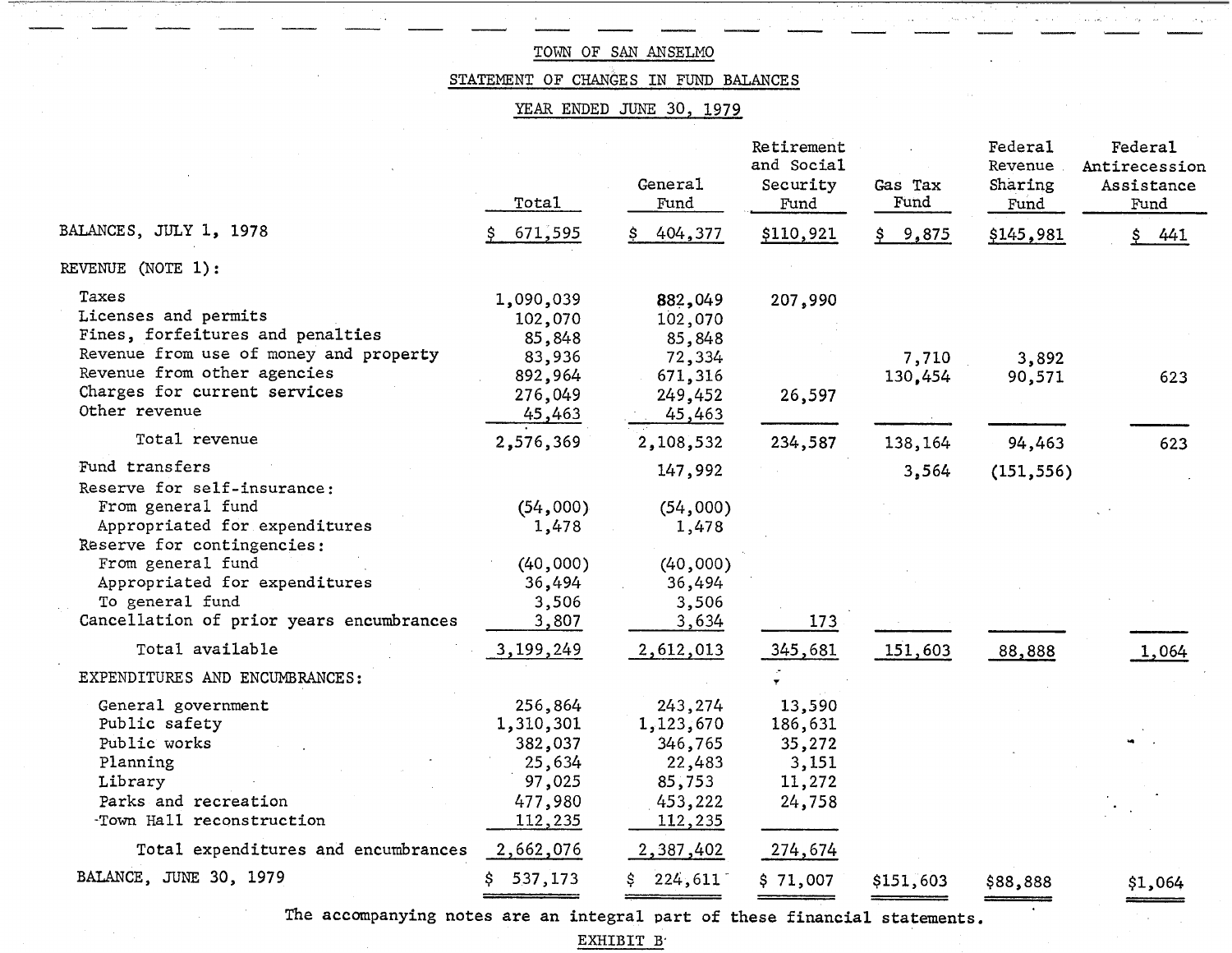# STATEMENT OF REVENUE - ESTIMATED AND ACTUAL

,  $\begin{bmatrix} 1 \\ 1 \end{bmatrix}$ 

# YEAR ENDED JUNE 30, 1979

|                                                                            |               |                  | Over (Under) |
|----------------------------------------------------------------------------|---------------|------------------|--------------|
| TAXES:                                                                     | Estimated     | Actual           | Estimated    |
| Property taxes:                                                            |               |                  |              |
| Current - secured                                                          | \$<br>530,898 | \$<br>523,773    | \$<br>7,125  |
| Current - unsecured                                                        | 35,224        | 18,501           | 16,743       |
| Prior years                                                                | 25,000        | 44,403           | (19, 403)    |
| Sales and use taxes                                                        | 400,000       | 434,678          | (34, 678)    |
| Franchises                                                                 | 39,300        | 43,190           | (3, 890)     |
| Transfer tax                                                               | 14,500        | 25,494           | (10, 994)    |
|                                                                            | 1,044,942     | <u>1,090,039</u> | (45, 097)    |
| LICENSES AND PERMITS:                                                      |               |                  |              |
| <b>Business licenses</b>                                                   | 54,000        | 56,080           | (2,080)      |
| Parking permits                                                            | 1,800         | 2,718            | (918)        |
| Construction permits                                                       | <u>19,000</u> | 43,272           | (24, 272)    |
|                                                                            | 74,800        | 102,070          | (27, 270)    |
| FINES, FORFEITURES AND PENALTIES:                                          |               |                  |              |
| Vehicle code fines                                                         | 35,000        | $-55,104$        | (20, 104)    |
| Other court fines                                                          | 40,000        | <u>30,744</u>    | 9,256        |
|                                                                            | 75,000        | 85,848           | (10, 848)    |
| USE OF MONEY AND PROPERTY:                                                 |               |                  |              |
| Interest                                                                   | 30,000        | 63,760           | (33, 760)    |
| Rental                                                                     | <u>24,347</u> | 20,176           | 4,171        |
|                                                                            | <u>54,347</u> | 83,936           | (29, 589)    |
| OTHER AGENCIES:                                                            |               |                  |              |
| State surplus                                                              | 257,165       | 255,400          | 1,765        |
| Cigarette tax                                                              | 41,000        | 38,282           | 2,718        |
| State highway carriers                                                     | 1,800         | 1,902            | (102)        |
| Alcholic beverage license fees                                             | 8,000         | 8,429            | (429)        |
| Motor vehicle in-lieu tax                                                  | 170,000       | 190,712          | (20, 712)    |
| State gasoline tax                                                         | 140,000       | 130,454          | 9,546        |
| State recreation                                                           | 10,875        |                  | 10,875       |
| State park bonds                                                           | 38,573        | 4,000            | 34,573       |
| State mandated costs                                                       | 10,000        | 7,498            | 2,502        |
| Federal revenue sharing                                                    | 90,572        | 90,571           |              |
| Federal employment                                                         | 40,449        | 37,910           | 2,539        |
| Federal community development                                              | 103,099       | 119,198          | (16, 099)    |
| Federal traffic safety                                                     | 31,012        |                  | 31,012       |
| School maintenance                                                         | 2,200         | 4,057            | (1, 857)     |
| Federal antirecession                                                      | 623<br>500    | 623              |              |
| State police training                                                      |               | 3,928            | (3, 428)     |
|                                                                            | 945,868       | 892,964          | 52,904       |
| CHARGES FOR CURRENT SERVICES:                                              |               |                  |              |
| Sleepy Hollow fire protection                                              | 132,800       | 132,986          | (186)        |
| Town of Ross                                                               | 900           | 804              | 96           |
| Library fines and fees                                                     | 2,000         | 3,670            | (1,670)      |
| Recreation fees                                                            | 57,780        | 83,730           | (25, 950)    |
| Other                                                                      | 29,490        | 54,859           | (25, 369)    |
| سينقاره                                                                    | 222,970       | 276,049          | (53,079)     |
| OTHER INCOME                                                               | 16,000        | 45,463           | (29, 463)    |
|                                                                            |               |                  |              |
| TOTAL REVENUES                                                             | \$2,433,927   | \$2,576,369      | \$(142, 442) |
| The accompanying notes are an integral part of these financial statements. |               |                  |              |

EXHIBIT C

 $\sim 10^{11}$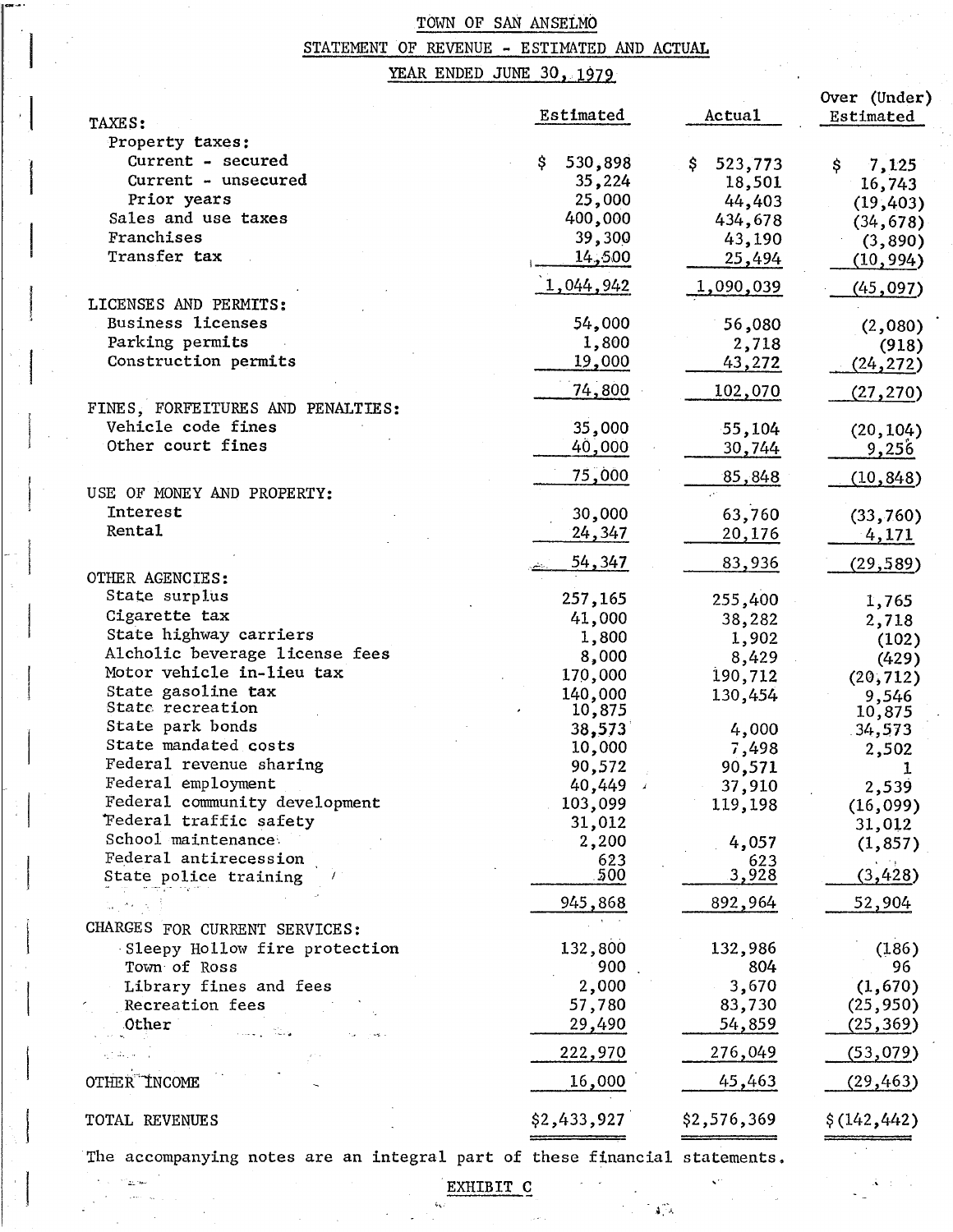### STATEMENT OF EXPENDITURES AND ENCUMBRANCES COMPARED WITH APPROPRIATIONS

## YEAR ENDED JUNE 30, 1979

|                            | Appropriations<br>(After<br>Revisions) | Expenditures | Encumbrances | Under<br>(0ver)<br>Appropria-<br>tions |
|----------------------------|----------------------------------------|--------------|--------------|----------------------------------------|
| Town Council               | 13,061<br>∴\$∶                         | 3,217<br>\$  | 9,761<br>\$  | \$<br>83                               |
| Administration and finance | 81,894                                 | 76,551       | 1,865        | 3,478                                  |
| Town attorney              | 15,327                                 | 15,118       |              | 209                                    |
| Planning                   | 27,072                                 | 25,069       | 565          | 1,438                                  |
| Non-departmental           | 57,646                                 | 46,603       | 537          | 10,506                                 |
| Police department          | 691,478                                | 633,131      | 28,304       | 30,043                                 |
| Fire department            | 646,692                                | 625,571      | 23,295       | (2, 174)                               |
| Engineering and inspection | 119,411                                | 114,596      | 3,864        | 951                                    |
| Street maintenance         | 269,633                                | 247,479      | 16,098       | 6,056                                  |
| Town Hall reconstruction   | 112,235                                |              | 112,235      |                                        |
| Library                    | 99,108                                 | 90,811       | 6,214        | 2,083                                  |
| Parks and recreation       | 257,187                                | 247,037      | 14,329       | 4,179                                  |
| Capital improvements       | 183,056                                | 89,079       | 12,285       | 81,692                                 |
| Community center           | 165,275                                | 211,785      | 4,856        | (51, 339)                              |
| Other                      |                                        | 1,848        |              | 1,848                                  |
|                            |                                        |              |              |                                        |
| Total                      | \$2,739,075                            | \$2,427,868  | \$234,208    | \$76,999                               |
|                            |                                        |              |              |                                        |

 $\begin{array}{c} \begin{array}{c} \begin{array}{c} \end{array} \end{array}$ 

The accompanying notes are an integral part of these financial statements.

EXHIBIT D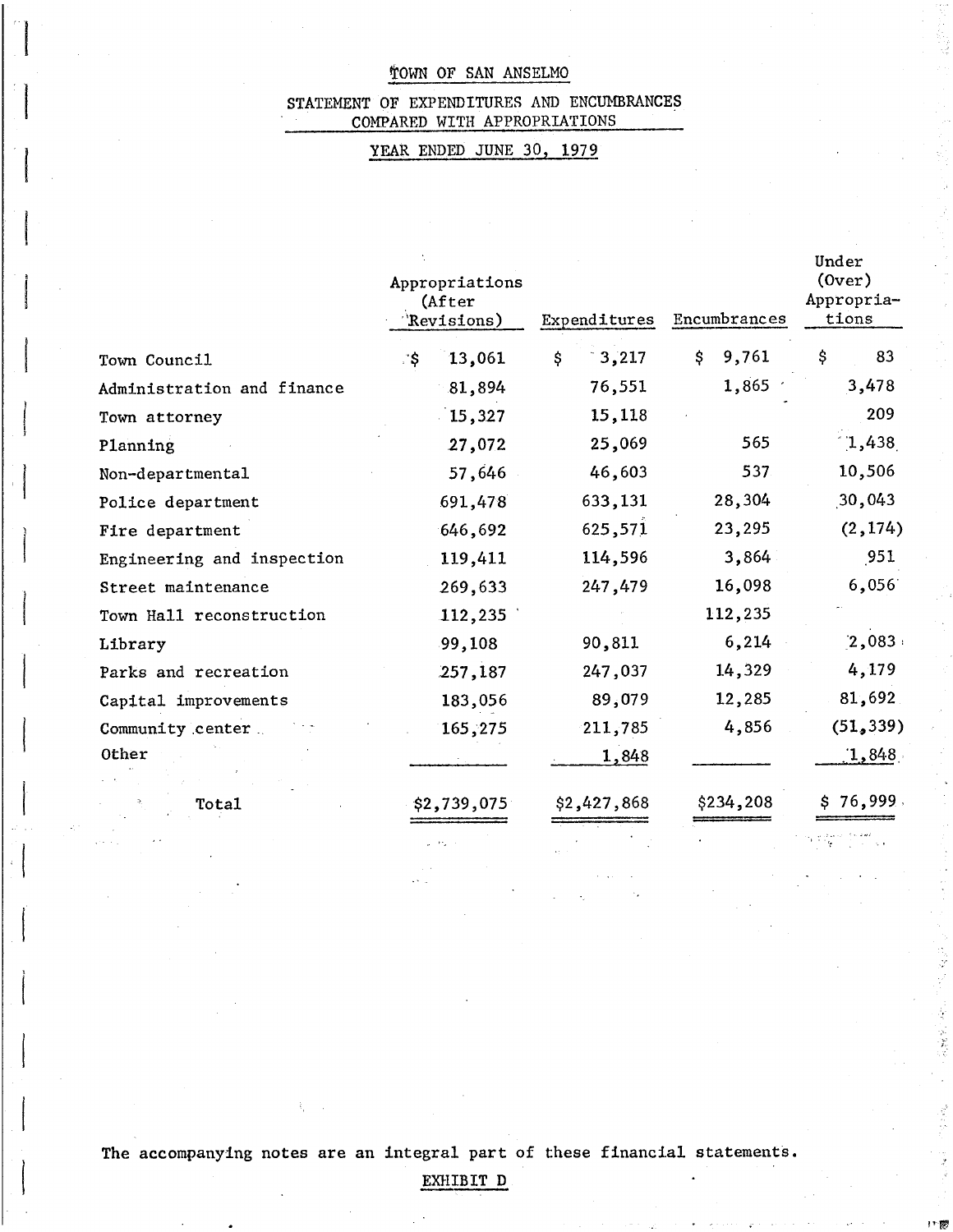# TOWN OF SAN ANSELMO NOTES TO FINANCIAL STATEMENTS JUNE 30, 1979

### NOTE 1 SIGNIFICANT ACCOUNTING POLICIES:

#### Modified Accrual Basis of Accounting:

The Town maintains its records on a modified accrual basis of accounting wherein liabilities are provided for in the period in which they are incurred and revenues are recognized only when received. However, receipts prior to June 30 for recreational activities to occur after that date are deferred as revenue until the period in which the activity occurs, and certain other revenues such as interest earned on deposits, federal revenue sharing entitlements for June 30, 1979, and amounts collected and held by other governmental agencies are accrued as revenue.

#### General Fixed Assets:

The Town inventoried its general fixed assets during the 1961-62 fiscal year, assigned values thereto, and recorded the total valuation on its books. Land valuation was based on the County Assessor's appraisal for real estate tax purposes for that year. The valuation of improvements was based on insurance appraisals. Equipment was valued at cost where such was ascertainable and at appraised or estimated values where costs were not known. Additions since that time are valued at cost or at appraised values where properties are acquired by gift.

The Town's policy is to record as a fixed asset all land and any equipment of significant value having a utility which extends three years or longer.

#### Retirement Plan:

Substantially all City employees are members of the Public Employee's Retirement System, administered by the State of California, to which contributions are made by both the City and employees. The total pension expense recognized by the City for the fiscal year ended June 30, 1979 was approximately \$208,500. At June 30, 1979, the amount of unfunded liability, if any, was not available from the plan administrator.

#### $NOTE 2 -$ LEASE COMMITMENTS:

On July 1, 1977, the Town entered into a lease for the former Isabel Cook School. The term of the lease is six years. It requires first year payments totaling \$126,000, less a credit for rent previously paid of \$29,185, followed by annual payments of \$64,500. At the end of the sixth year, the Town has the option to purchase the property for \$1. The Town may exercise the option to buy at any time during the term by pre-paying the remaining installments, or may cancel the lease at its discretion.

**-1-**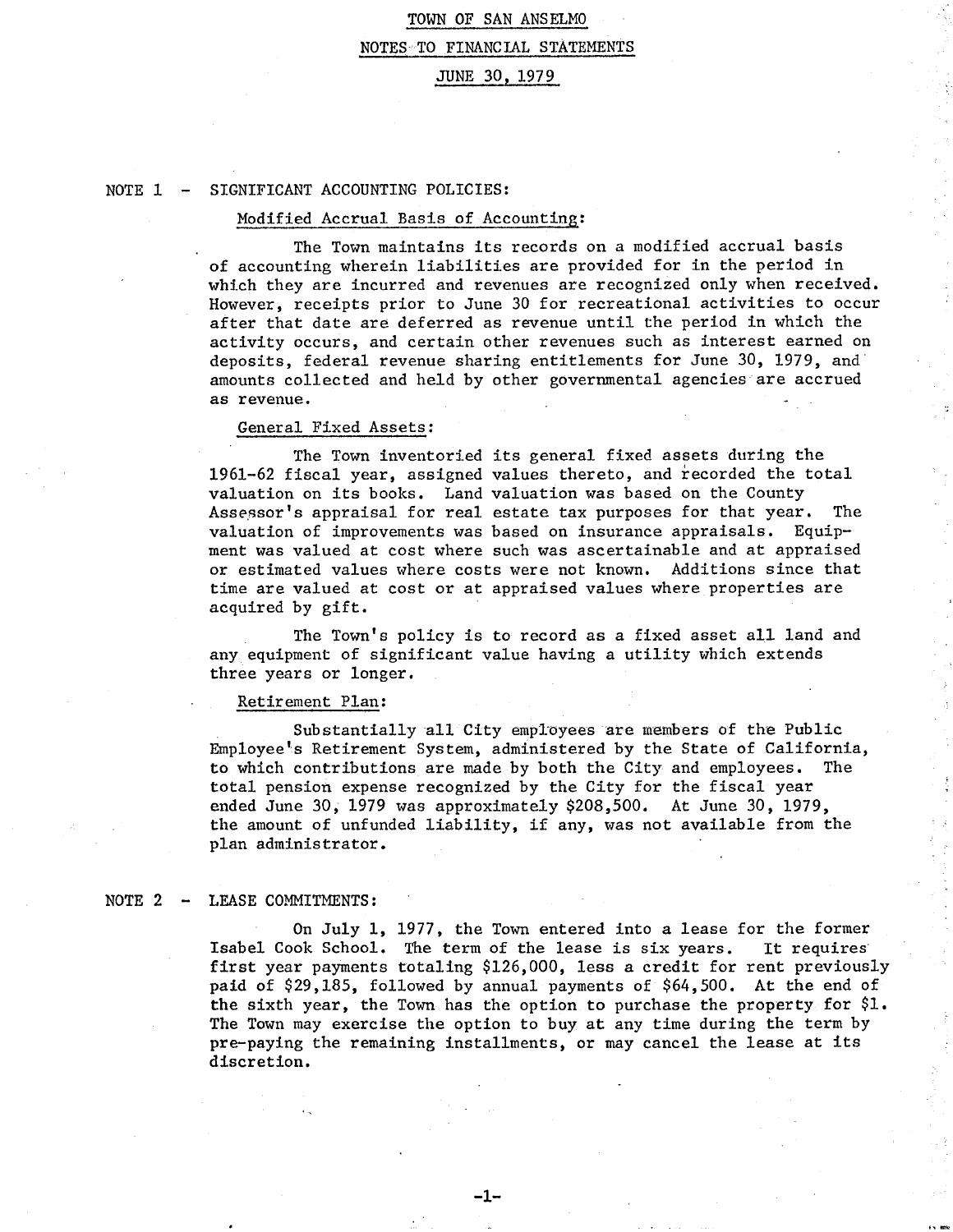NOTE 3 - AGREEMENT WITH SLEEPY HOLLOW FIRE PROTECTION DISTRICT

Effective July 1, 1976 the Town entered into an agreement with the Sleepy Hollow Fire Protection District under which the services of the TOwn's Fire Department are furnished the District. On a formula basis, the District shares in Fire Department costs other than land acquisition, building construction, general municipal overhead, and installation, maintenance or repair of alarm systems, hydrants or water mains within the<br>Town. Also, federally reimbursed costs under the CETA program must be Also, federally reimbursed costs under the CETA program must be excluded in computing the charge to the District. Total Fire Department expenditures were \$645,866 for the fiscal year ending June 30, 1979. The amounts excluded from cost-sharing were:

| Principal payment on Fire Station No. 2   | \$5,000 |
|-------------------------------------------|---------|
| Federal reimbursement for CETA dispatcher |         |
| position                                  | 14,467  |
|                                           |         |

\$19,407